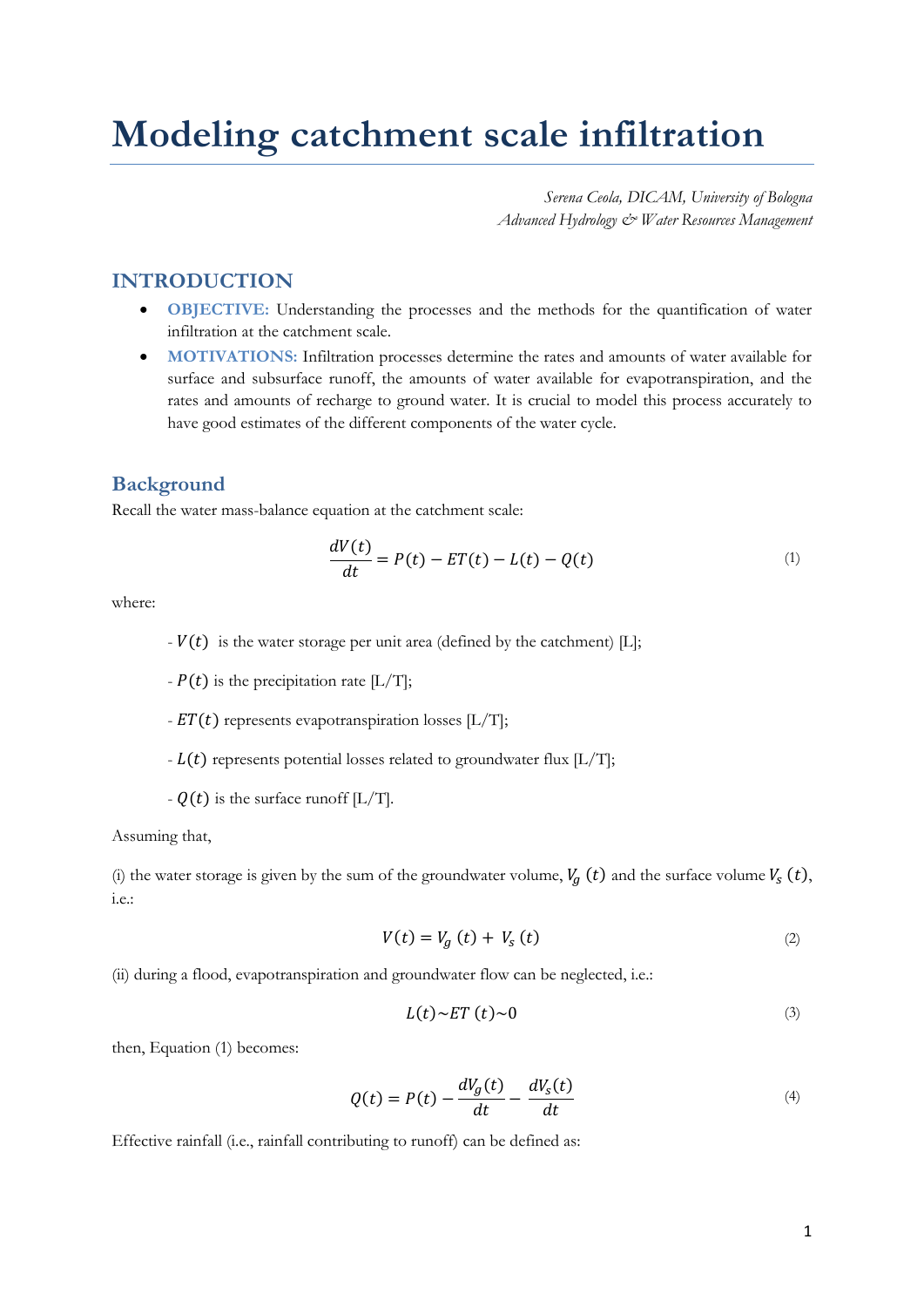$$
P_e(t) = P(t) - \frac{dV_g(t)}{dt}
$$
\n<sup>(5)</sup>

where:

- 
$$
\frac{dV_g(t)}{dt}
$$
 represents inflation [L/T].

Therefore by substituting Equation (5) info Equation (4) yields

$$
Q(t) = P_e(t) - \frac{dV_s(t)}{dt}
$$
\n<sup>(6)</sup>

This lecture will focus on the process of infiltration (Equation (5)), which describes how water (i.e. rainfall) passes across the atmosphere-soil interface and enters a given soil column.

The time-rate at which water infiltrates the soil across the soil interface is known as the **infiltration capacity,**  $f_c(t)$  [L/T] (Figure 1, solid line). The maximum volume of water which can enter the soil per unit area is known as the **cumulative infiltration,**  $F(t)$  [L] (Figure 1, dashed line).



**Figure 1: Infiltration capacity and cumulative infiltration**

Infiltration capacity is important for engineering studies because it determines how much of the incident rainfall will runoff and how much will enter the soil. Where the input rate exceeds the infiltration capacity of the soil, rainfall excess (otherwise known as effective rainfall) will be generated and contribute to overland flow.

The infiltration process can be described as follows: starting from dry soil conditions, the rainfall tends to infiltrate into the surface soil layers following an asymptotic process, which decreases through time (Figure 1, solid line). Over time, as water redistributes through a soil profile, it displaces air and fills the pores causing more resistance to flow, thereby decreasing the hydraulic gradient and the capacity for infiltration. Indeed, the infiltration capacity at the beginning of the process (unsaturated soil) is maximum, while, as the soil saturates, it decreases towards an asymptotic and constant value. If we consider the cumulative infiltration,  $F(t)$ , which is the time-integral of  $f_c(t)$ , it can be easily noticed that  $F(t)$  will increase asymptotically towards saturated soil condition (Figure 1, dashed line).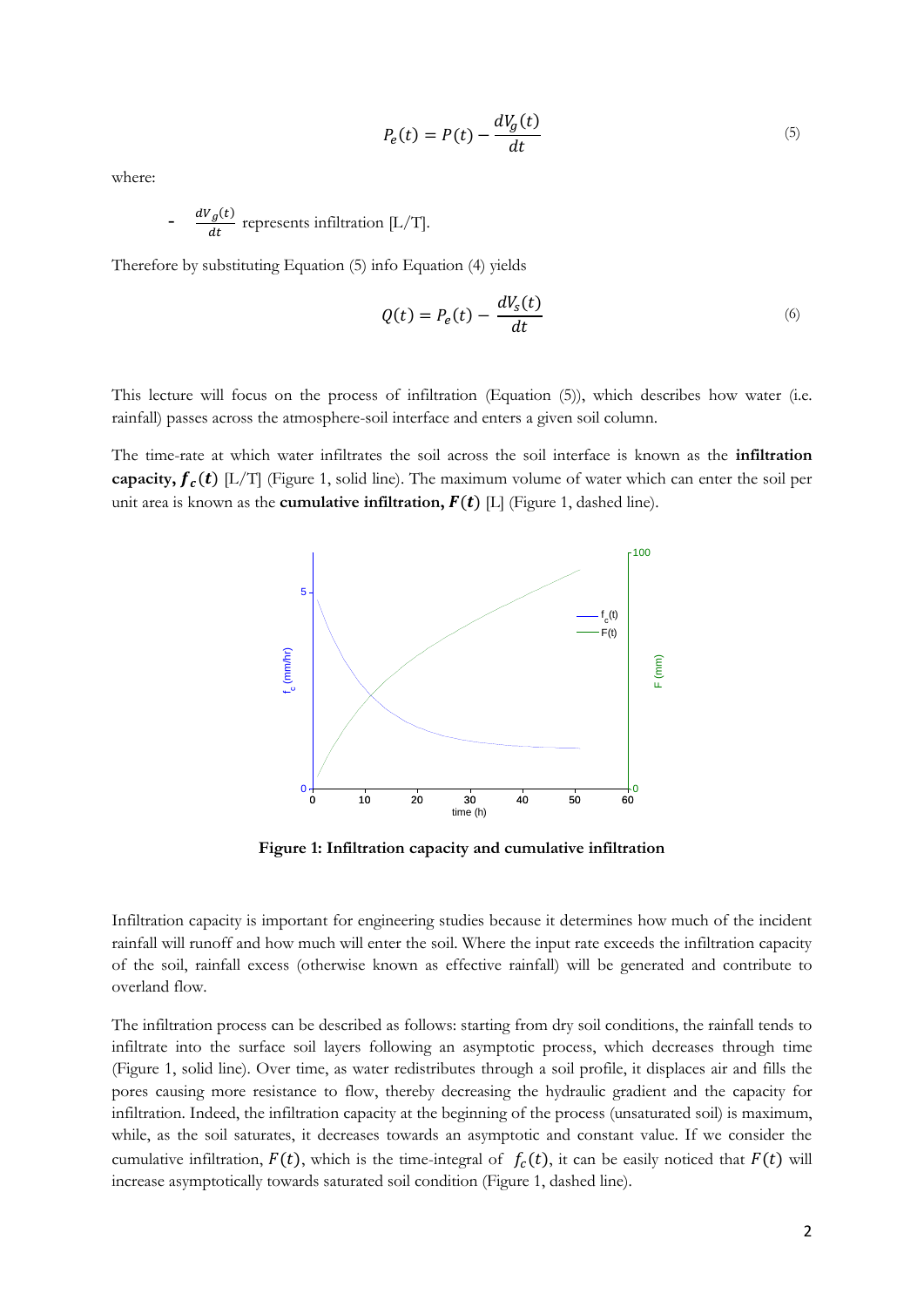In engineering practice, the infiltration process is most commonly described by two methods: the Horton's and the SCS infiltration methods. Both sets of equations and assumptions will be discussed herein.

## **Horton's Method:**

Horton's method is the earliest infiltration model developed to describe the physical process of infiltration in a quantitative way. It was originally formulated by Robert E. Horton in 1939, and although this approach has been substituted nowadays by more complex and detailed methods, it represents the first serious attempt of describing infiltration processes and quantifying rainfall-excess overland flow for engineering purposes (see *Beven, 2004* for further details on the genesis of Horton's model).

In this model the infiltration process is modeled as an exponential decay of the infiltration capacity in time, from maximum infiltration capacity,  $f_0$ , that describes dry, pre-storm conditions, to a minimum, constant infiltration capacity,  $f_1$ , (Figure 2). Following the definition given by Brutsaert (pp. 332), the infiltration capacity is most formerly expressed as:

Infiltration capacity (7)

where:

 $-f_c(t)$  is the time-dependent infiltration capacity [mm/h];

-  $f_0$  is the maximum infiltration capacity [mm/h];

 $-f_1$  is the minimum infiltration capacity [mm/h];

 $-k$  is the decay rate of infiltration in time [1/h].

The integral of the time-dependent infiltration capacity,  $f_c(t)$ , represents the total or cumulative infiltration. We refer to this integrated quantity as **potential cumulative infiltration**,  $F(t)$  [mm] (expressed per unit soil surface):

Cumulative infiltration

$$
(t) = \int_0^t f_c(x) dx = f_1 t + \frac{(f_o - f_1)}{k} (1 - e^{-kt})
$$
\n(8)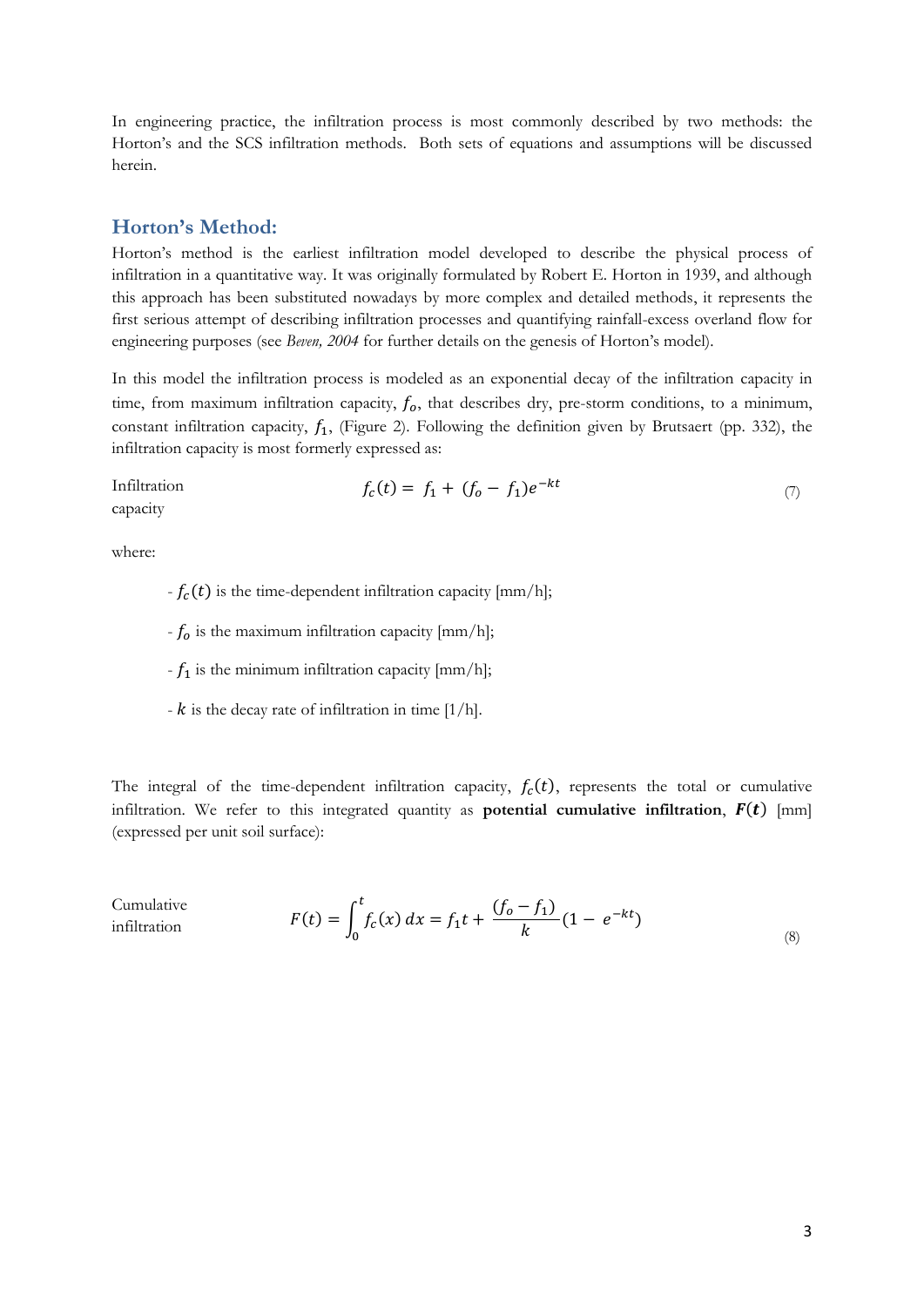

**Figure 2: Infiltration rate with initial and maximum infiltration capacities**

The form assumed by Equations (7) and (8) is plotted in Figure 1 above, where the solid line represents the infiltration capacity,  $f_c(t)$ , while the dashed line represents the potential cumulative infiltration,  $F(t)$ .

As shown in Figure 2, the infiltration capacity curve partitions the rainfall hyetograph (i.e., the rainfall rate  $J(t)$  as a function of time) into two parts, allowing the definition of the actual infiltration rate<sup>1</sup>,  $I(t)$  (the portion of rainfall that infiltrates into the soil, which is represented by the blue portion of the graph below the exponential line) and the rainfall excess  $J_e(t)$  (or effective rainfall, i.e. the fraction of the rainfall that flows over the surface and forms the overland flow, which is represented by the pink portion of the graph over the exponential line). The partition of rainfall is described in the following manner:

$$
J(t) = J_e(t) + I(t)
$$
\n(9)

where:

 $-I(t)$  represents the rainfall rate [mm/h];

- $J_e(t)$  is the effective rainfall rate [mm/h];
- $-I(t)$  is the actual infiltration rate [mm/h].

Because infiltration capacity represents the maximum rate at which water is allowed to infiltrate at a given time, we can define the effective rainfall rate,  $J_e(t)$ , as the rainfall intensity in excess of the infiltration capacity, for a given time, t:

<sup>&</sup>lt;sup>1</sup> The actual infiltration rate,  $I(t)$ , is smaller than or equal to the infiltration capacity, which represents the maximum rate at which water can infiltrate into soil. See "Actual versus potential cumulative infiltration" for more details.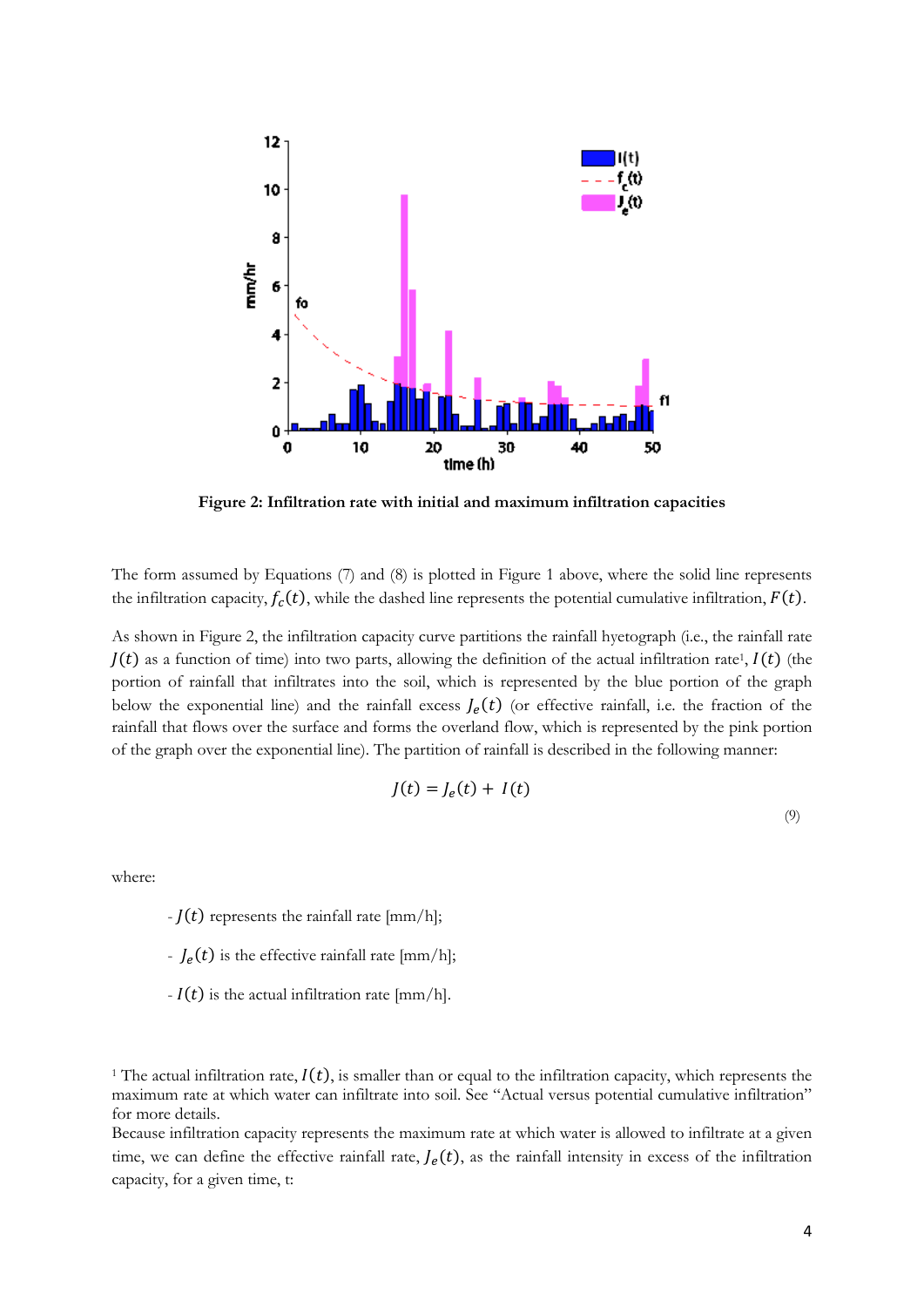$$
J_e(t) = \begin{cases} 0 & , & J(t) \le f_c(t) \\ J(t) - f_c(t) & , & J(t) > f_c(t) \end{cases}
$$
 (10)

The integral counterparts of  $J(t)$ ,  $f_c(t)$ ,  $I(t)$ , and  $J_e(t)$  represent the volume of cumulative rainfall  $P(t)$ , potential cumulative infiltration  $F(t)$ , actual cumulative infiltration  $F_a(t)$ , and cumulative effective rainfall  $P_e(t)$  (respectively) per unit area [mm] as shown in Figure 3.

Important concept: Actual versus potential cumulative infiltration

The Horton method also distinguishes between the actual versus potential cumulative infiltration. The actual cumulative infiltration,  $F_a(t)$ , is given by the cumulative sum of the observed infiltration,  $I(t)$ , as defined by Equation (9), which considers rainfall as a limiting factor. The actual cumulative infiltration is always less than the potential cumulative infiltration. Indeed,  $F(t)$  is simply calculated as the integral of  $f_c(t)$  using Equation (8), which is derived without considering rainfall constraints. Therefore, by looking at Figures 2 and 3 and analyzing the first 14 hours of the rainfall event, it can be noticed that:

- i)  $J(t)$  is less than  $f_c(t)$ ;
- ii) the whole rainfall infiltrates;
- iii) the cumulative sum of the actual infiltration (i.e., sum of blue bars up to  $t=14$  h) is less than  $\int_0^{14\pi} f_c(t) dt$ .



**Figure 3: Infiltration components for Horton's method**

Finally, the cumulative excess rainfall,  $P_e(t)$  (top, yellow shaded region in Figure 3), can be obtained as the difference between the cumulative rainfall and cumulative actual infiltration:

$$
P_e(t) = P(t) - F_a(t) \tag{11}
$$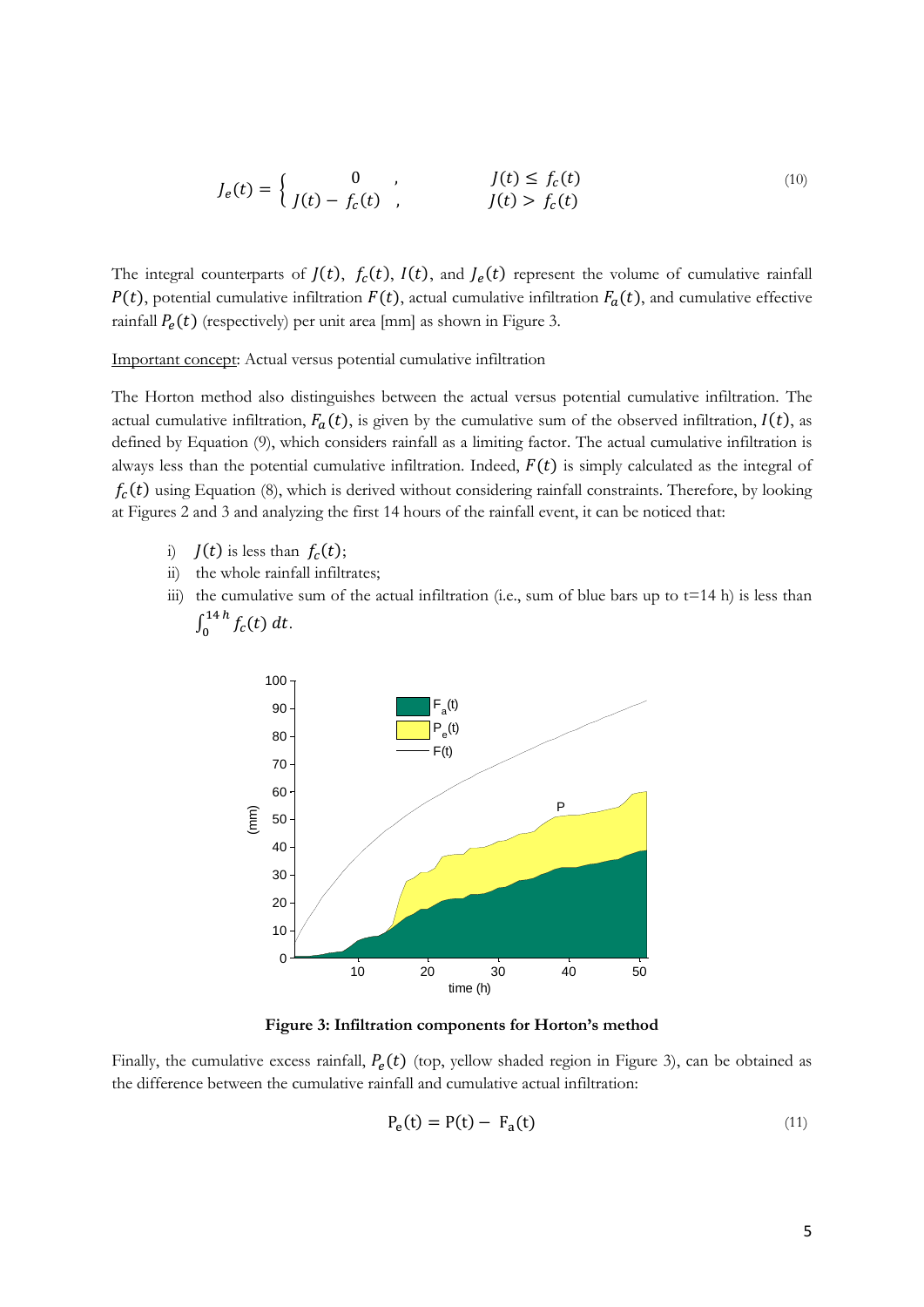## **SCS Curve Number Method:**

The U.S. Department of Agriculture (USDA), now the National Resources Conservation Service (NRCS), formerly known as Soil Conservation Service (SCS), developed an empirical rainfall-runoff relation for small- and medium-sized watersheds. This method developed in 1972 is still appealing and widely used in engineering hydrology due to its simplicity and its good performance compared to other empirical methods. The curve number method is commonly known and referred to as the SCS method. The SCS method relies on an integral representation of the infiltration process. Thus in the following, we will always refer to **cumulative quantities** for:

- rainfall  $P$  [mm];
- initial abstraction  $I_a$  [mm];
- actual cumulative infiltration  $F_a$  [mm];
- rainfall excess  $P_e$  [mm].

For the SCS method (Figure 4), three assumptions are maintained:

1) Prior to the beginning of the infiltration process, an initial amount of water is subtracted from the potential rainfall excess (i.e. water constituting the short term surface storage such as puddles or detention ponds). Initial abstraction  $I_a$  assumes no rainfall excess, so the potential rainfall excess (runoff) is:

$$
P - I_a
$$

2) Once the rainfall process begins, an additional depth of water is retained in the watershed. This quantity is the actual cumulative infiltration,  $F_a$ , which must be less than or equal to some potential maximum retention *S* (i.e., maximum water storage):

$$
F_a \leq S
$$

3) Finally, with enough rainfall, direct runoff develops on the surface. The direct runoff  $P_e$ , otherwise known as the the depth of excess precipitation, is always less than or equal to the depth of cumulative precipitation  $P$  (that acts as potential rainfall excess):

 $P_{\rho} \leq P$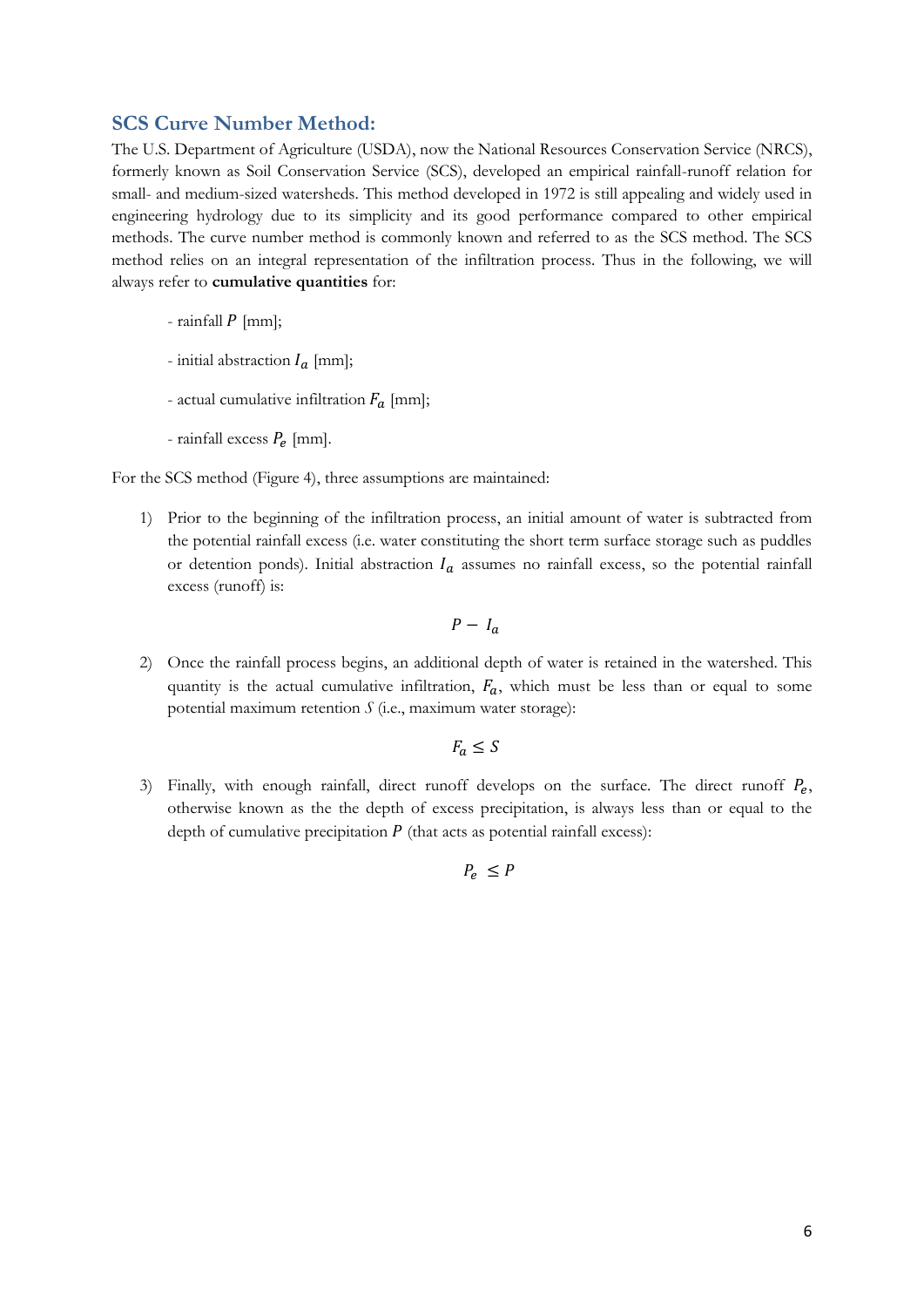

**Figure 4: Infiltration components described by the SCS method**

The SCS method thereby assumes that the ratio of the actual to the potential cumulative infiltration (i.e., maximum retention) on the left-hand side of Equation (12) is equivalent to the actual to potential rainfall excess ratio:

$$
\frac{F_a}{S} = \frac{P_e}{P - I_a} \tag{12}
$$

Additionally, it is possible to write the continuity equation for water in the catchment as the sum of all possible contributions which equals the total rainfall:

$$
P = P_e + I_a + F_a \tag{13}
$$

Solving Equation (13) for  $F_a$  and substituting into Equation (12) gives:

$$
\frac{P - P_e - I_a}{S} = \frac{P_e}{P - I_a} \tag{14}
$$

This equation can be solved for the rainfall excess, yielding:

$$
P_e = \frac{(P - I_a)^2}{P - I_a + S} \tag{15}
$$

From empirical studies on numerous catchments, it was found that for normal antecedent moisture conditions the initial abstraction can be obtained as:

$$
I_a = 0.2 S \tag{16}
$$

where  $S$  [mm] is the maximum (or potential) retention capacity of the catchment that is a function of the land use in the catchment as described in Table 1 below. Note that in any case the initial abstraction cannot exceed the amount of available rainfall in a given time interval.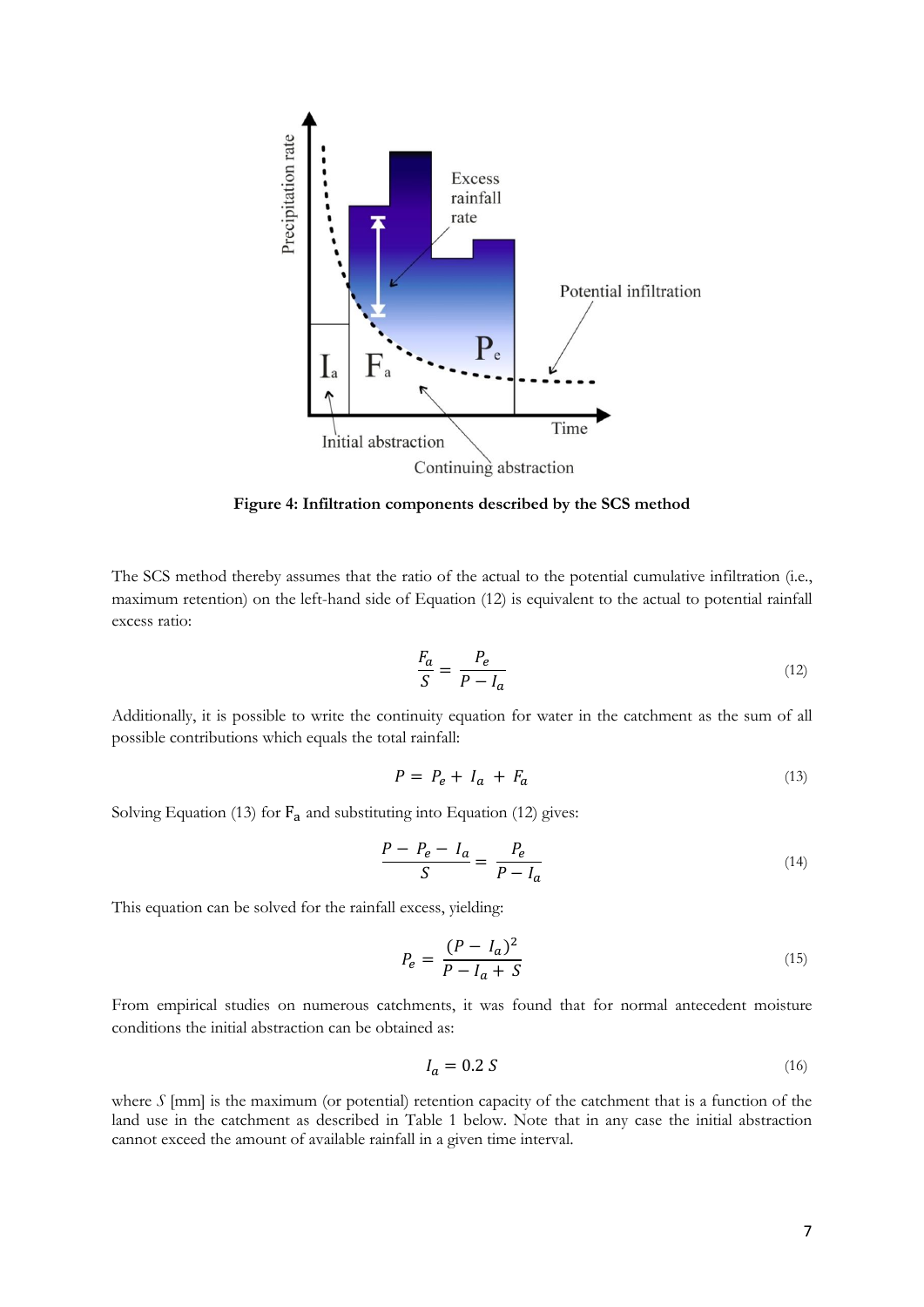Values of *S* are related to the physical characteristics of the watershed through a non-dimensional parameter called the Curve Number (CN), comprised between 0 and 100 that expresses the degree of imperviousness of the surface. A CN = 100 indicates a completely impervious surface for which  $P = P_e$ , whereas for natural surfaces  $CN < 100$ .

Table 1 reports values of CN for different land uses and soil types (expressed by the columns A, B, C, D that go from less to more impermeable soils). The empirical relation between the potential retention, *S*, and the Curve Number is:

$$
S = \frac{25400}{CN} - 254\tag{17}
$$

where  $S$  is expressed in mm.

| Land Use Description                                      |                      | Hydrologic Soil Group |    |     |    |
|-----------------------------------------------------------|----------------------|-----------------------|----|-----|----|
|                                                           |                      | A                     | в  | С   | D  |
| Cultivated land: without conservation treatment           |                      | 72                    | 81 | 88  | 99 |
| with conservation treatment                               |                      | 62                    | 71 | 787 | 81 |
| Pasture or range land: poor condition'                    |                      | 68                    | 79 | 86  | 89 |
| good condition <sup>1</sup>                               |                      |                       | 61 | 74  | 80 |
| Meadow: good condition                                    |                      | 30                    | 58 | 71  | 78 |
| Wood or forest land: thin stand, poor cover, no mulch     |                      | 45                    | 66 | 77  | 83 |
| good cover <sup>2</sup>                                   |                      | 25                    | 55 | 70  | 77 |
| Open Spaces, lawns, parks, golf courses, cemeteries, etc. |                      |                       |    |     |    |
| good condition: grass cover on 75% or more of the area    |                      | 39                    | 61 | 74  | 80 |
| fair condition: grass cover on 50% to 75% of the area     |                      | 49                    | 69 | 79  | 84 |
| Commercial and business areas (85% impervious)            |                      | 89                    | 92 | 94  | 95 |
| Industrial districts (72% impervious)                     |                      | 81                    | 88 | 91  | 93 |
| Residential                                               |                      |                       |    |     |    |
| Average lot size                                          | Average % impervious |                       |    |     |    |
| $1/8$ acre or less                                        | 65                   | 77                    | 85 | 90  | 92 |
| $1/4$ acre                                                | 38                   | 61                    | 75 | 83  | 87 |
| $1/3$ acre                                                | 30                   | 57                    | 72 | 81  | 87 |
| $1/2$ acre                                                | 25                   | 54                    | 70 | 80  | 85 |
| 1 acre                                                    | 20                   | 51                    | 68 | 79  | 84 |
| Paved parking lots, roofs, driveways, etc.                |                      | 98                    | 98 | 98  | 98 |
| Streets and roads:                                        |                      |                       |    |     |    |
| paved with curbs and storm sewers                         |                      | 98                    | 98 | 98  | 98 |
| gravel                                                    |                      | 76                    | 85 | 89  | 91 |
| dirt                                                      |                      | 72                    | 82 | 87  | 89 |

#### **Table 1: Curve numbers as defined by land use and soil type (from Mays, L.W., Water Resources Engineering, Wiley.**

#### **References**

Brutsaert, W., 2008. *Hydrology. An Introduction*. Cambridge University Press.

Beven, K., 2004. Robert E. Horton's perceptual model of infiltration processes. *Hydrol. Process.,* **18**, 3447– 3460.

Mays, L.W., 2005. *Water Resources Engineering*. Wiley.